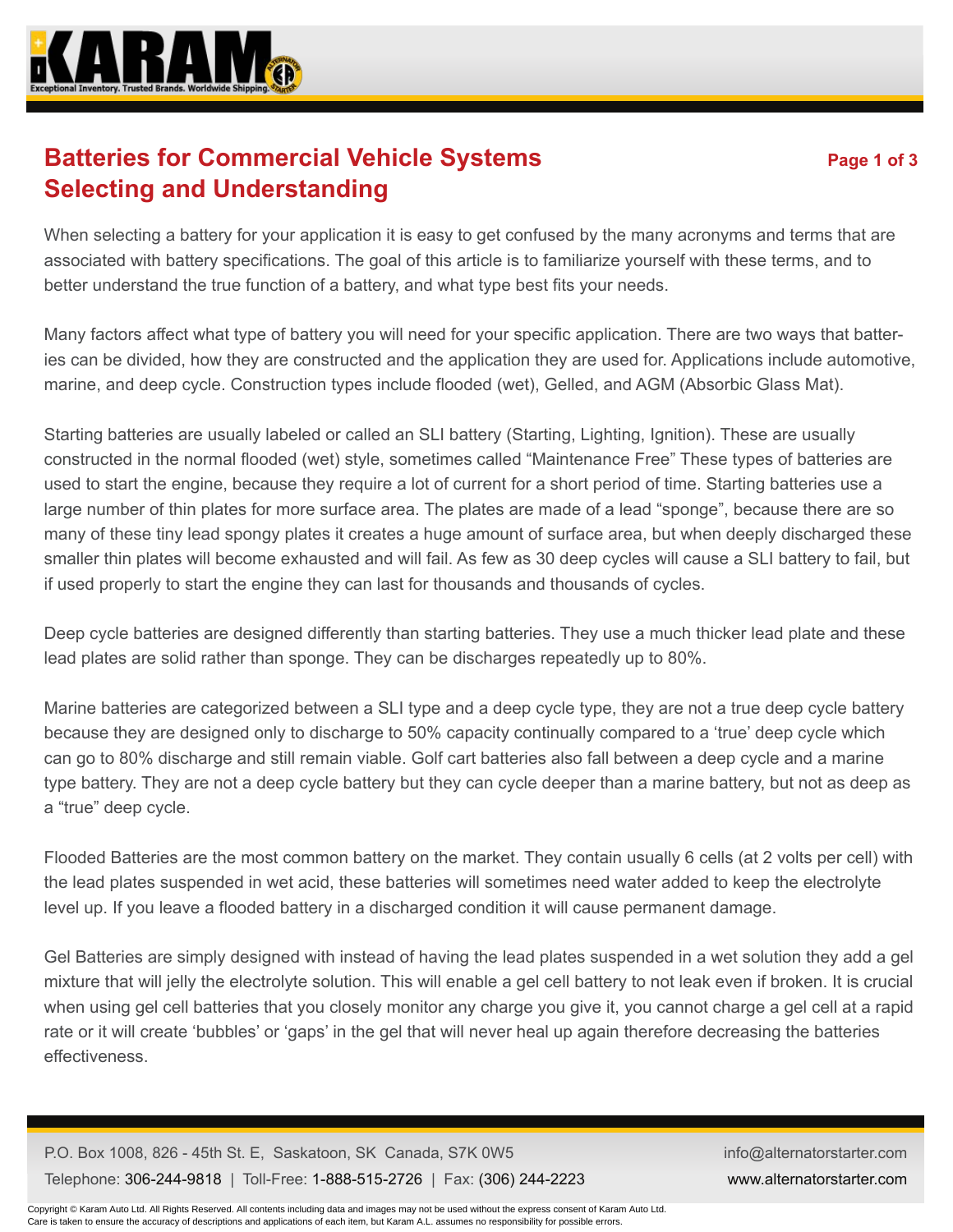

## **Batteries for Commercial Vehicle Systems** Page 2 of 3 **Selecting and Understandig (continued)**

AGM (Absorbic Glass Mat) batteries contain acid suspended in a unique glass mat separator. The advantages of this are they have a higher charge acceptance rate, and they do not leak even if broken, because of the very fine fiber Boron-Silicate glass mat plates being only 95% saturated compared to fully soaked. The electrolyte acid is contained in the glass mats themselves, and it holds another advantage in extreme cold weather because they cannot freeze. Another additional feature of AGM batteries is that they can be stored or sit on a shelf. With a standard flooded battery it is best to use the battery when you buy it, otherwise you will have to keep it on a trickle charge or risk it slowly losing its optimum capacity. With an AGM style battery you can let it sit for long periods of time and when you need it simply charge it to full capacity and it's ready to be used.

The reason plate thickness is so crucial in why a battery fails is that the positive plate slowly gets eaten away and deposited as sediment at the bottom of the cell. When finally the plates have all been exhausted the battery will fail. This is the difference between a standard SLI battery and a "true" deep cycle battery, which is why your starting battery is not designed to be drained over and over again.

It is important to remember when testing the voltage on your battery that you first remove the surface charge from the battery, in order to get the true voltage of the battery. If you do not do this you will get false readings and more than likely your tester will be seeing a battery that is 'ok'. In order to do this simply turn on your headlights for 2-3 minutes per battery, then shut off the lights, and then take the voltage reading. The reason you get a false reading when you have surface charge is, the battery plates are damaged, sulfated and are missing and they will give the appearance of being fully charged, but in reality they are just acting like a smaller battery and giving your voltmeter a incorrect reading due to the surface area being fully covered.

It is very important when buying a battery to know what the commonly used acronyms mean. Some acronyms are designed to make a battery look better or comparable to a standard labeled battery, therefore it is crucial to familiarize yourself with the terminology.

AH (Ampere-Hours) tells how much power a battery will store. The current multiplied by time in hours (Current x Hours) gives you the Ampere-Hours (AH). So a current of 1 (one) amp for 1 (one) hour would be 1 (one) AH.

Batteries that are utilized for starting engines like SLI (Starting Lighting and Ignition) batteries are not rated in AH but rather in the CCA (cold-cranking amps) due to the fact that they are designed only for use in starting the engine, once the engine has started they should not be used. Having a rating in CCA in colder temperatures is the standardized labeling; the reasoning is that CCA is how many amps a battery will put out for 30 seconds at 0 (zero) degrees F. before the voltage drops below 1.2 volts per cell. Also these batteries might contain statements such as 5 hour rate or 15 hour rate, this means that the battery will discharge perpetually over 5 or 15 hours, and the AH

P.O. Box 1008, 826 - 45th St. E, Saskatoon, SK Canada, S7K 0W5 Telephone: 306-244-9818 | Toll-Free: 1-888-515-2726 | Fax: (306) 244-2223 info@alternatorstarter.com www.alternatorstarter.com

Copyright © Karam Auto Ltd. All Rights Reserved. All contents including data and images may not be used without the express consent of Karam Auto Ltd. Care is taken to ensure the accuracy of descriptions and applications of each item, but Karam A.L. assumes no responsibility for possible errors.